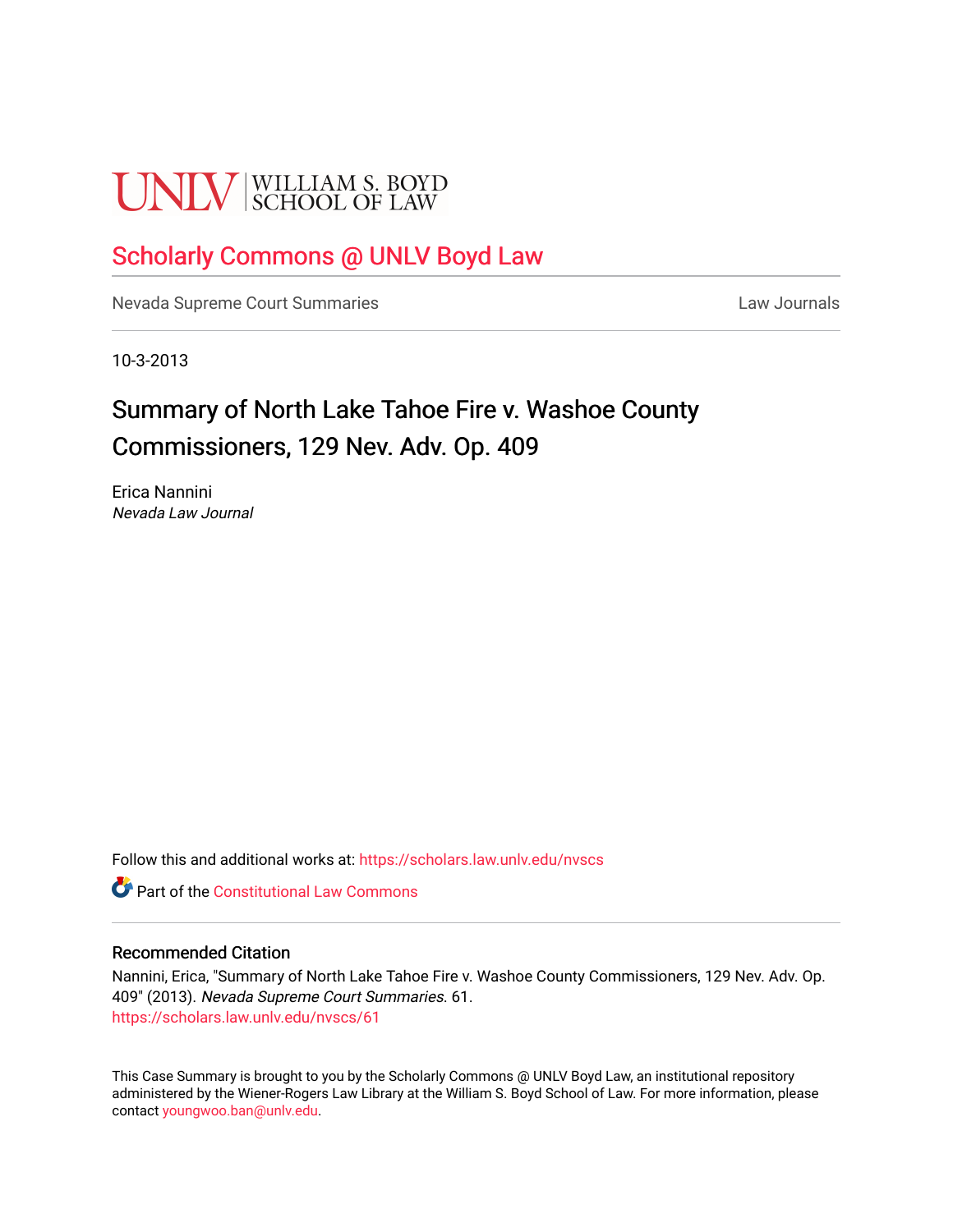*N. Lake Tahoe Fire v. Washoe Cnty. Comm'rs, 129 Nev. Adv. Op. 409 (Oct. 3, 2014)<sup>1</sup>*

#### CONSTITUTIONAL LAW: JUSTICIABILITY, POLITICAL QUESTION

#### Summary

The court determined two issues: (1) whether County Commissioners' actions withholding property tax distributions to offset the cost of refunds was proper under Nevada's current statutory scheme; and (2) whether judicial interference in this matter is precluded by the political question doctrine.

#### Disposition

"Because respondents were within their authority to withhold distributions, and because the manner in which they did so was discretionary, the political question doctrine precludes judicial review."

#### Factual and Procedural History

This action arose when the Washoe County Board of County Commissioners provided refunds to Incline Village and Crystal Bay property owners who had paid excessive property taxes due to improper appraisals. Respondents sought to cover the cost of the refunds by withholding amounts from property tax distributions made to various county taxing units. Appellant North Lake Tahoe Fire Protection District (FPD), which provides fire services and emergency medical services to Incline Village, was among the taxing units from which County Commissioners withheld distribution.

FPD petitioned the district court for a writ of mandamus to prevent respondents from withholding any portion of tax revenues. The district court denied relief, reasoning that a resolution would require the Court to wrongfully interfere with the political decisions of another branch of government. Further, that Court held that a writ may only prescribe a political officer's actions if those actions are arbitrary and capricious.

#### Discussion

"The political question doctrine stems from the separation of powers essential to the American system of government." The doctrine exists to prevent one branch of government from interfering with the powers of another branch.

Article 3, section 1 of the Nevada Constitution contains Nevada's own separation of powers doctrine, delineating the role of each branch. Specifically, the Legislature enacts laws, the executive carries out those laws, and the Judiciary hears and determines justiciable controversies to decide what the law is. The political question doctrine limits justiciability when the controversy involves policy choices that are constitutionally reserved to either the legislative or executive branch.

The Court adopts the factors established in *Baker v. Carr<sup>2</sup>* to assist in its review. Here, if a clear statutory directive of NRS  $474.200<sup>3</sup>$  had been violated, the political

 $\frac{1}{1}$ <sup>1</sup> By Erica Nannini.